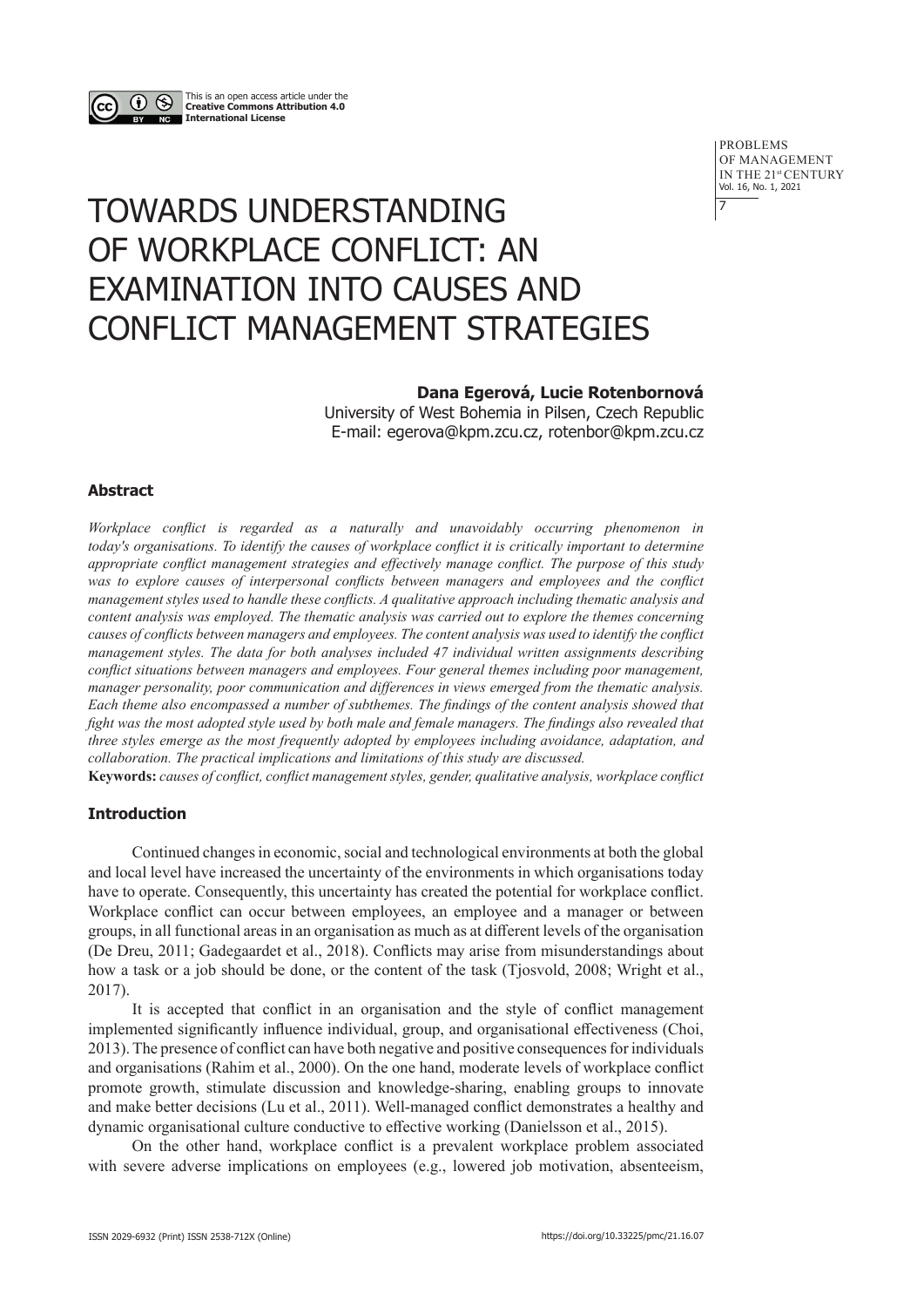PROBLEMS OF MANAGEMENT IN THE 21st CENTURY Vol. 16, No. 1, 2021

8

psychological distress, anxiety, and frustrations) and organisations (e.g., decrease in work quality, decline in performance turnover, reduced productivity) (Wright et al., 2017). According to Riaz and Junaid (2012) badly managed workplace conflict causes stress, produces anxiety and frustrations, and results in lowered job motivation, humiliation and physical illness.

In order to mitigate the negative effects of conflict, the causes of the conflict should be identified. In this regard, some authors (Van Tonder et al., 2008) have argued that understanding and identification of the causes of conflict in an organisation is critically important to determine appropriate conflict resolution strategies and to effectively manage conflict.

There are numerous studies examining the workplace causes (Zia, &, Syed, 2013; Khan et al., 2016) and conflict management styles (Chan et al., 2014; Tabassi et al., 2017). Some studies have also been examining the effects of gender on conflict management styles (Brewer et al., 2002; Rahim, & Katz, 2019). However, the results of empirical studies on these issues remain mixed. Thus, this study aims to explore the perceived causes of workplace conflicts and conflict management styles used by managers, specifically in the context of Czech organisations. The gender perspective has also been applied in the present study.

# **Theoretical Framework**

## *Workplace Conflict*

Conflict is a natural outcome of human interaction as people are different from each other. Therefore, in workplace settings where two or more employees interact with each other conflict is regarded as a common and unavoidable phenomenon (Danielsson et al., 2015; Khan 2016). As noted by Rahim et al. (2000) conflict arises when an individual perceives that his or her goals, attitudes, values, or feelings are different from those of another individual. In addition, Avgar (2020) noted that conflict in the workplace is a product of decisions, activities, processes, and practices across the organisation that occur among different stakeholders.

Although organisational literature on conflict provides numerous definitions of conflict (sometimes contradictory) there is currently no agreement on the definition of workplace conflict (Tjosvold, 2008). Conflict has been defined as a state when one party considers something important, and the other party disagrees. (Doucet et al., 2009). Likewise, Omisore and Abiodun (2014) understand conflict as a process in which the interests of one party are being opposed by another party.

Rahim (2002) pointed out that workplace conflict differs from other conflicts because employees have to work together in order to achieve organisational goals. In this regard, Danielsson et al. (2015) noted that conflict arises in situations where individuals, groups, or organisations are trying to achieve their objectives, and these are inconsistent with one another. Conflicts may be understood also as disagreements about the right treatment or the right way to perform work, as a struggle between employees over values, power, or scarce resources (Moore, 1986; Gadegaard et al., 2018). According to Cheng and McCarthy (2013) employees' engagement in many divergent roles in the workplace that come with different responsibilities and challenges also leads to work–life conflict.

There are different types of workplace conflict. One of the most established typologies distinguishes between task-related conflict, relationship conflict, and process-related conflicts (Jehn, 1997). Task-related conflict focuses on the content, and usually occurs when there are disagreements or different ideas regarding task issues, including goals, content decisions and areas. Relationship conflict focuses on interpersonal relationships and usually occurs when individuals have an interpersonal dispute with negative feelings between one another. Causes of relationship conflict may be for example individual differences such as gender, race, age, and functional background (Jehn, 1997; Lee et al., 2015). Task-related conflict tends to have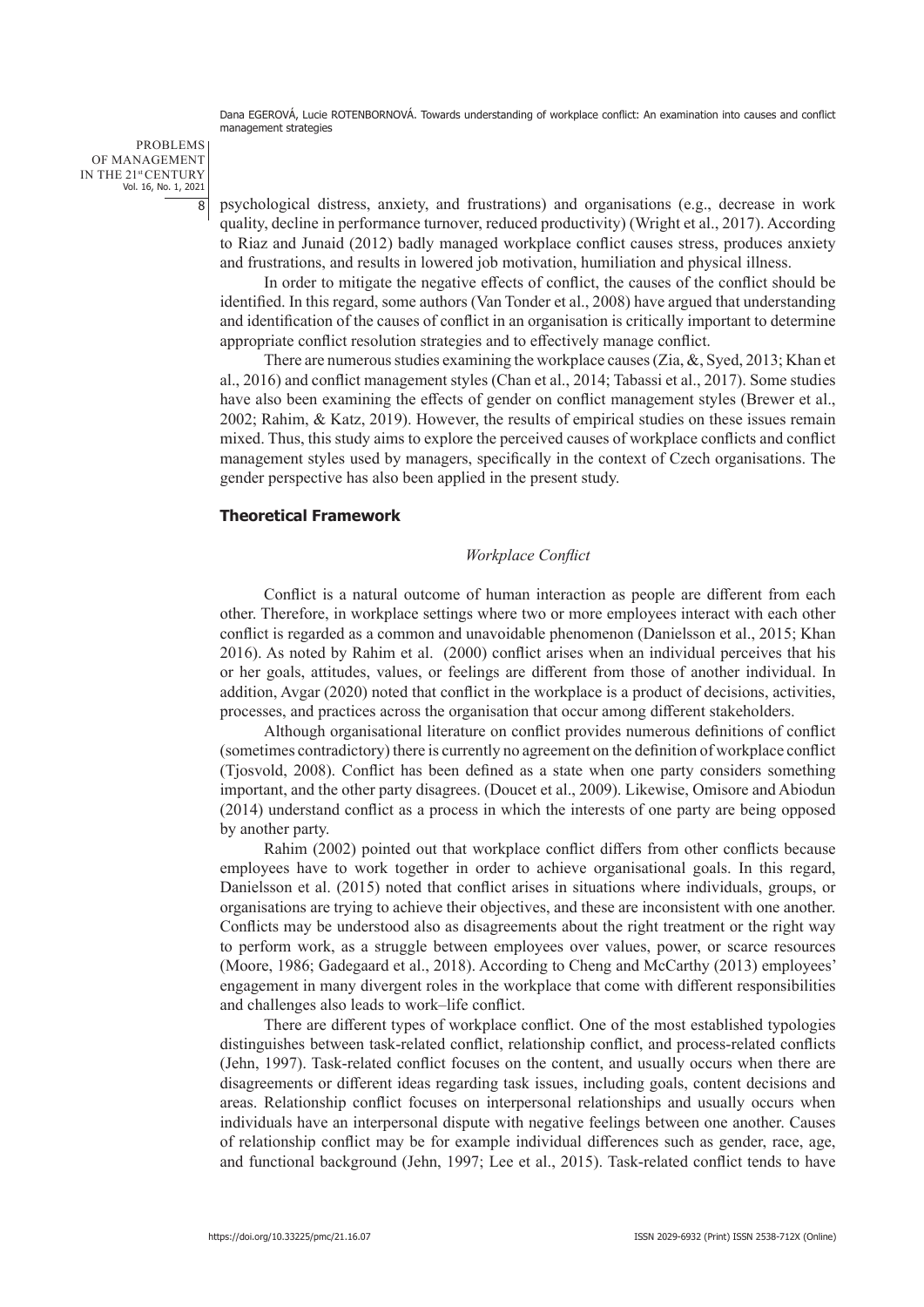> **PROBLEMS** OF MANAGEMENT IN THE 21st CENTURY Vol. 16, No. 1, 2021

 $|q$ 

a positive impact on collaboration and performance, while relationship conflict and processrelated conflict have negative impacts on collaboration and performance (Pelled et al., 1999). Gostin et al. (2012) have classified workplace conflicts as horizontal conflicts that arise between individuals or departments working under the same hierarchical level and vertical conflicts that arise between individuals or departments on different hierarchical levels.

Organisational conflict may also be classified as intrapersonal (intra-personal level), interpersonal (two or more person), intragroup (within a work group), intergroup (between two or more work groups) and interorganisational (between two or more organisations) (Rahim & Bonoma, 1979; Rahim, 1985).

This study focuses on interpersonal conflicts with managers or co-workers, defined as a "phenomenon that occurs between interdependent parties as they experience negative emotional reactions to perceived disagreements and interference with the attainment of their goals." (Barki, & Hartwick, 2001, p. 198).

# *Causes of Workplace Conflict*

There are many sources in the work environment which may play a role in the rise of interpersonal conflict. Cappozoli (1995) proposed the following sources of workplace conflict: culturally diverse values, different attitudes, different goals, different needs that are not met, various expectations of how the process will work and what the outcomes will be, different perceptions of a situation or problem, different interpretations of the same information, limited resources, different personalities, or different interests. Job performance, unrealistic demands, lack of resources and constraints on employees also lead to interpersonal conflicts (Patton, 2018).

According to Rahim and Bonoma (1979) sources of conflict may be classified as personalcultural and organisational. Personal-cultural sources include differences in personalities such as differences in attitudes, values, beliefs, skills, etc., and cultural backgrounds between organisational participants. Organisational sources refer to differentiated systems, rules and procedures, the hierarchy of authority, etc., in an organisation, and the mechanism for integration.

De Raeve et al. (2008) suggested five domains of interpersonal conflict: job content (job requirements, job tasks, decision latitude, responsibilities), work conditions (physical demands of the work), work relations (social support, manager and colleagues), terms of employment (work schedule, overtime, autonomy with respect to workplace, workhours, holidays, leaving the workplace, and taking breaks), and the evaluation of work (job satisfaction, balance between achievements and rewards, consideration of effort, respect for work).

An empirical investigation of sources was undertaken by Khan et al. (2016), who found in their study the most important causes of conflict between employees to be differences in goals and job tasks, negative perception and poor communication concerning unclearly defined job tasks and duties. In addition, Zia and Syed (2013) identified in their study the following five major causes: performing extra duties and workload allocations, ridiculing co-workers, variation in salary, miscommunication and limited resources.

As noted above, interpersonal conflict in the workplace is influenced by a variable set of causes. Furthermore, as stated by Khan et al. (2016) causes can vary according to the situation within an organisation.

## *Conflict Management Styles*

There are several different strategies which can be applied to handle conflicts. These strategies are based on the work of Blake and Mouton (1964). According to their work, there are five conflict management styles: forcing, withdrawing, smoothing, compromising and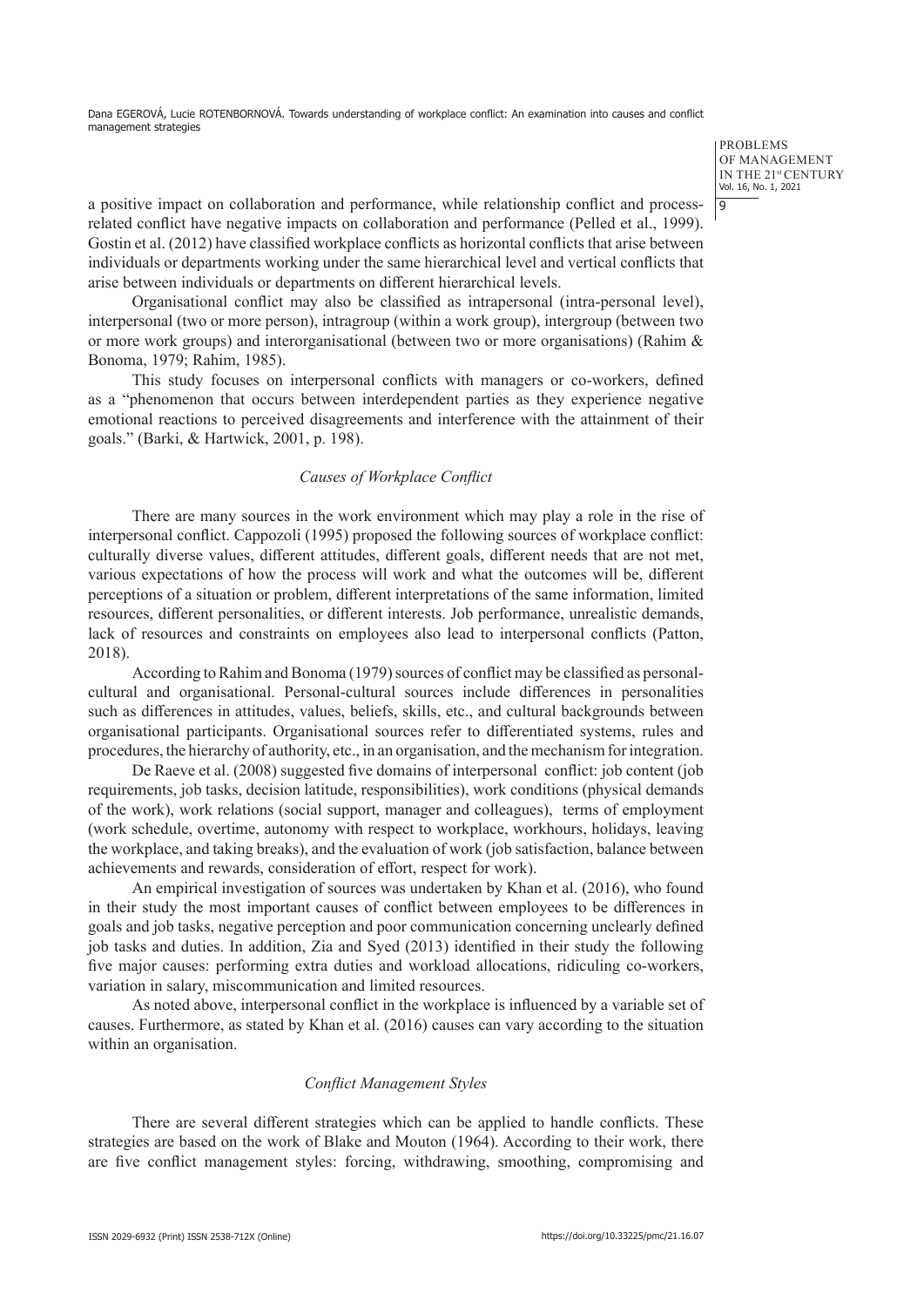PROBLEMS OF MANAGEMENT IN THE 21st CENTURY Vol. 16, No. 1, 2021 10

confrontation. This concept was revaluated by Thomas (1976) who arranged two dimensions – cooperativeness and assertiveness. Chan et al. (2014) described in their study the following management styles: integrating, obliging, dominating, avoiding, and compromising. Madalina (2016) used another variant of Blake and Mouton´s grid. It includes avoidance, fight, adaptation, collaboration, and compromise.

Fight is a model built on a high degree of assertiveness and low degree of cooperation. This model is used in situations where urgent action is necessary. Managers who use this method must have skills in argumentation and debate, exploitation of rank, and must keep calm and express themselves clearly (Madalina, 2016).

Avoidance is characterized by a low degree of cooperation and assertiveness. The fear of conflict and tense situations make people choose avoidance. This model might be used when a manager is dealing with a minor conflict situation (Madalina, 2016). This approach is seen as the least effective and has been called "lose-lose" (Kay & Skarlicky, 2020).

Adaptation is characterized by low assertiveness and high cooperation (Madalina, 2016). The management of conflicts by compromise is based on a moderate level of assertiveness and cooperation. This style is usually described as a lose-win style (Rahim & Katz, 2019). Compromise might be accepted when people involved in conflict are on a similar level of hierarchy. Compromise is used as a temporary solution. (Madalina, 2016)

Collaboration involves a high level of assertiveness and cooperation. Using this style leads to the best solution to manage conflict (Kay & Skarlicky, 2020). The best solution to conflict is not generated by a single person but rather involves opinions and ideas of all members. (Madalina, 2016).

Studies on the conflict management styles point out that the conflict management style that individuals are likely to choose differs across national cultures (Van der Zee & Hofhuis, 2018). For example, the study of Kim et al. (2007) has shown that Koreans, compared with the Chinese and Japanese, were more likely to use the compromise style. Similarly, Chan et al. (2008) found in their study that in a large power distance cultures become more acceptable uncooperative conflict management styles in contrast to a low power distance cultures where people tend to use the cooperative conflict management style.

Another issue that needs to be considered is the possible effect of gender on the strategies for handling conflict. Rahim and Katz (2019) argue that the use of conflict management styles has occurred differentially by gender. Brewer et al. (2002) demonstrated that masculine individuals were more associated with a dominate conflict management style whereas feminine individuals with avoiding conflict management style. On the other hand, (Caputo et al., 2018) found in their study no significant relationship between masculinity, avoiding and forcing styles.

#### *Research Questions*

Based on the prior research literature the following research questions were formulated: RQ1: What causes conflict between managers and employees?

RQ2: What conflict management styles are used by managers to handle conflict with employees?

RQ3: Do conflict management styles differ by gender?

## **Research Methodology**

#### *General Background*

In order to answer the research questions, the qualitative approach incorporating thematic analysis and content analysis was undertaken. The thematic analysis was carried out with the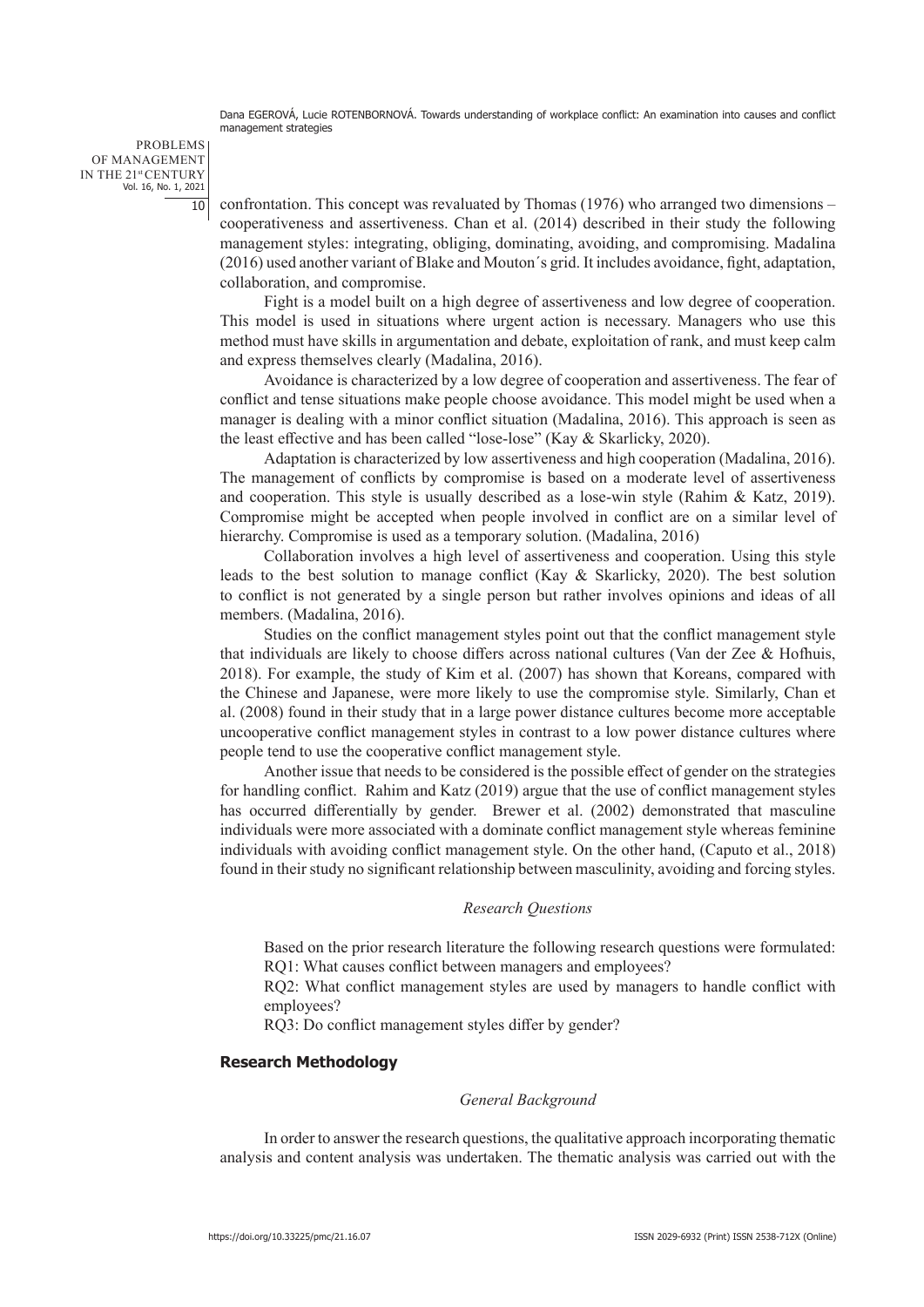> **PROBLEMS** OF MANAGEMENT IN THE 21st CENTURY Vol. 16, No. 1, 2021  $111$

aim of exploring the themes concerning causes of conflict between managers and employees (RQ 1). The content analysis was used to identify the conflict management styles used to handle this type of conflict (RQ2) and to determine which style is preferred by different genders (RQ3).

Thematic analysis is the process of identifying and reporting themes within qualitative data (Delahunt & Maguire, 2017). According to Braun and Clarke (2006) thematic analysis involves searching across data to find repeated patterns of meaning. This means that in thematic analysis the data are basically reviewed, organised, and summarised instead of analysed. The key concept and the main output of thematic analysis is the theme. The theme includes something important or significant about the data in relation to the research question (Delahunt  $\&$  Maguire, 2017) In the present study the themes were identified in an inductive way. The framework approach proposed by Braun and Clarke (2006) with the following six phases was followed. Phase 1) familiarizing with the data, Phase 2) generating initial codes, Phase 3) searching for themes, Phase 4) reviewing themes, and Phase 5) defining and naming themes.

Content analysis is a research method used to analyse text data (Hsieh & Shannon, 2005). The goal of content analysis is to identify words or phrases that are frequently used in texts based on a set of coding choices (Barrett et al., 2011). According to Cavanagh (1997), content analysis allows testing of theoretical issues to enhance understanding of the data. Three distinct approaches, conventional, directed, and summative, can be applied in qualitative content analysis. The major differences between these approaches are the coding schemes and origins of the codes (Hsieh & Shannon, 2005). In conventional content analysis, coding categories are derived directly from the text data. With a directed content approach, analysis of data starts with existing theory or previous research findings as guidance for developing the initial codes. Summative content analysis involves counting and comparisons of individual words or content, which is further taken for interpretation in relation to particular content (Hsieh & Shannon, 2005). However, a summative approach to qualitative content analysis goes beyond word counts to include a detailed interpretation in order to discover underlying meanings of the words or the content. In this study, summative content analysis was used to investigate the usage of approaches of managers towards handling conflict.

## *Data Analysis*

The data for both the thematic and content analysis included 47 individual written assignments describing conflict situations between employees and managers. The conflict cases were submitted by part-time students of the bachelor programme Economics and management who have at least three years' work experience. The students were asked to describe a conflict with a manager in which they were involved. The students were also asked to identify the way in which the conflict was managed. All data sets received an alphanumeric code to ensure anonymity.

The thematic analysis evolved five phases. In phase one the written assignments were repeatedly read to become familiar with the data and also to gain an overall understanding of them. In phase two the pieces of text (data extracts) were systematically coded and collated. Only the text segments relevant to the research question were coded. Coding was performed manually. The aim of the initial coding process was to label the topics mentioned. The process of initial coding resulted in a list of 87 initial codes. In phase three the codes were analysed and sorted into themes and sub-themes. At this stage 6 themes and 11 subthemes were identified. In phase four the themes and sub-themes were reviewed once more. The following 4 apparently separate themes, Poor management, Poor delegation, Leadership style and Manager personality, became forms of the two themes such as Poor management and Manager personality. 4 separate sub-themes, Work time pressure, Additional demands, Unfair treatment, and Favouritism were also integrated into the following broader sub-themes, Unfair treatment, and Work pressure. In phase four themes and sub-themes were clearly defined.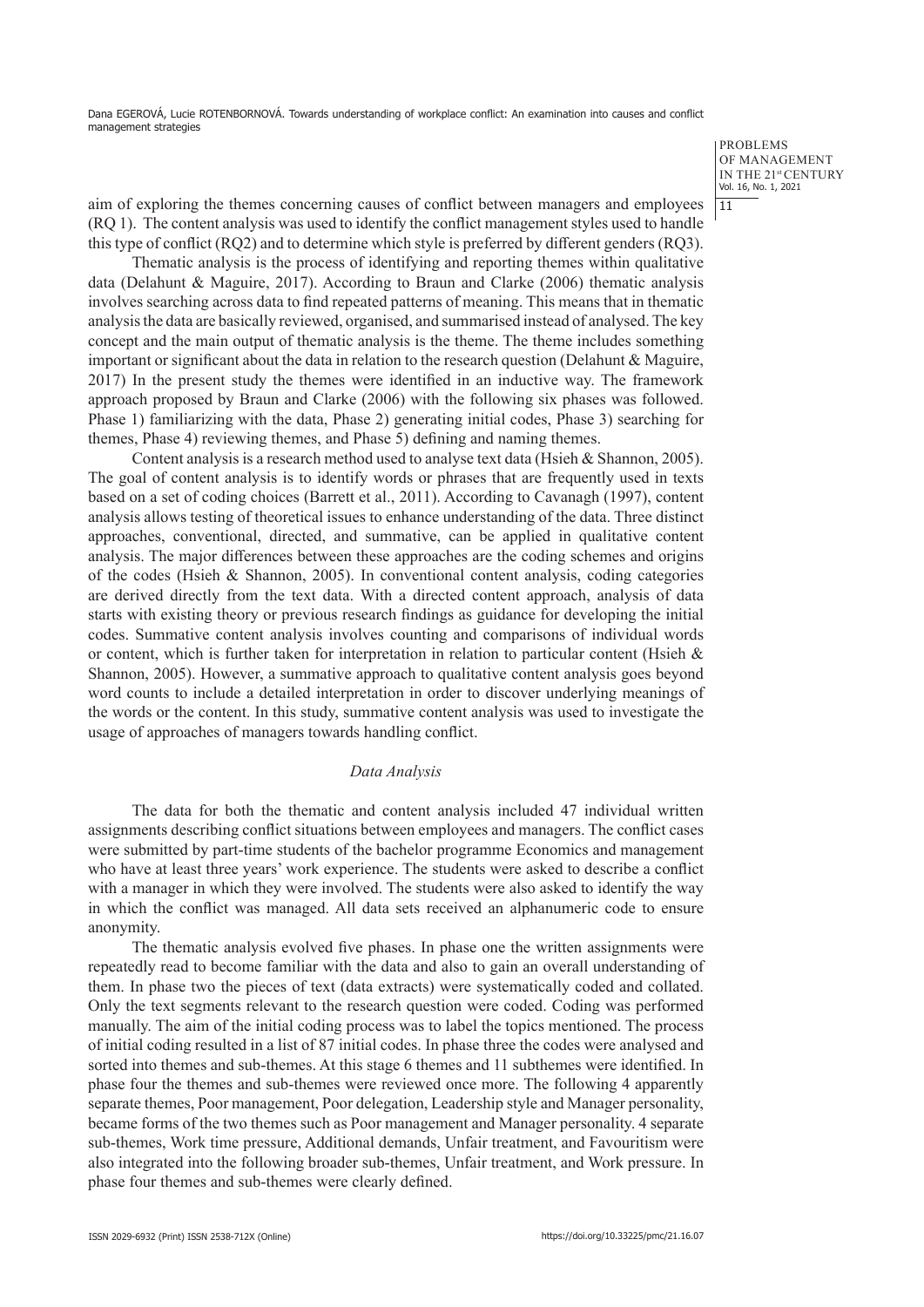PROBLEMS OF MANAGEMENT IN THE 21st CENTURY Vol. 16, No. 1, 2021 12

The content analysis process began with reading all the data repeatedly to obtain a sense of the whole context. Then, the data/words or phrases from the text that captured key concepts /styles were identified and highlighted. The data were categorised into one of the five management styles: avoidance, fight, adaptation, collaboration and compromise, and the analysis was made with the use of Excel. The coding scheme in the Excel spread sheet included five columns (number of cases, type of management style, employee, manager, gender). After analysis, quantification of the data was done to obtain descriptive frequencies of the identified themes/management styles. Finally, interpretations of the findings were performed.

# **Research Results**

Based on thematic analysis four general themes related to the causes of conflict between managers and employees were identified as follows: (1) Poor management, (2) Manager personality, (3) Poor communication and (4) Differences in views. The first theme focuses on the aspect of managerial qualities of the manager, the second theme includes the personal qualities of the manager, the third emphasises the characteristics of communication and the four includes issues such as disagreement, differences, and misunderstandings. Each of these themes is composed of various sub-themes; for example, the theme Poor management includes three similar sub-themes, poor planning and organisation, work pressure and poor delegation. These sub-themes present the content of the main theme through their content. Similarly, the theme Manager personality's sub-themes include difficult behaviour, unfair treatment, and authoritarian manager, which describe the characteristics of the main theme. The themes and sub-themes, as well as examples of explanations, are summarized in Table 1.

# **Table 1**

| Theme                      | Sub-theme                         | Explanation - example                                                                                                                                                                                |
|----------------------------|-----------------------------------|------------------------------------------------------------------------------------------------------------------------------------------------------------------------------------------------------|
| Poor management            | Poor planning and organis-<br>ing | unbalanced shift distribution, giving unreasonable tasks<br>and demands, doing unnecessary work, higher workload as<br>compared to co-workers                                                        |
|                            | Work pressure                     | working under tight deadlines, high workloads, insisting on<br>producing more work and on working faster, requirements to<br>perform a task beyond the regular schedule                              |
|                            | Poor delegation                   | not considering employee capacity, giving assignments<br>although the employee does not have the necessary skills,<br>overworking, one employee comparing with the other                             |
| <b>Manager personality</b> | Difficult behaviour               | ironic remarks from manager, overly critical manager, failing<br>to accept different ideas, shouting at employee in front of co-<br>workers, responding with sarcasm                                 |
|                            | Unfair treatment                  | giving favourites better schedules and assessments, granting<br>exemptions only to selected employees, promises giving by<br>manager broken, ambiguity of rules, unreceived performance<br>increment |
|                            | Authoritarian manager             | low decision latitude, lack of independence for experienced<br>employee, no space to do task differently, lack of trust in<br>employee                                                               |
| Poor communication         | Quality of information            | missing crucial information, forgotten information, improperly<br>explained tasks, unclearly explained employee responsibilities<br>for what should be done                                          |
|                            | Miscommunication                  | message distortion, different interpretation of the same infor-<br>mation, failing to listen to the employee's arguments                                                                             |

# Themes and Sub-themes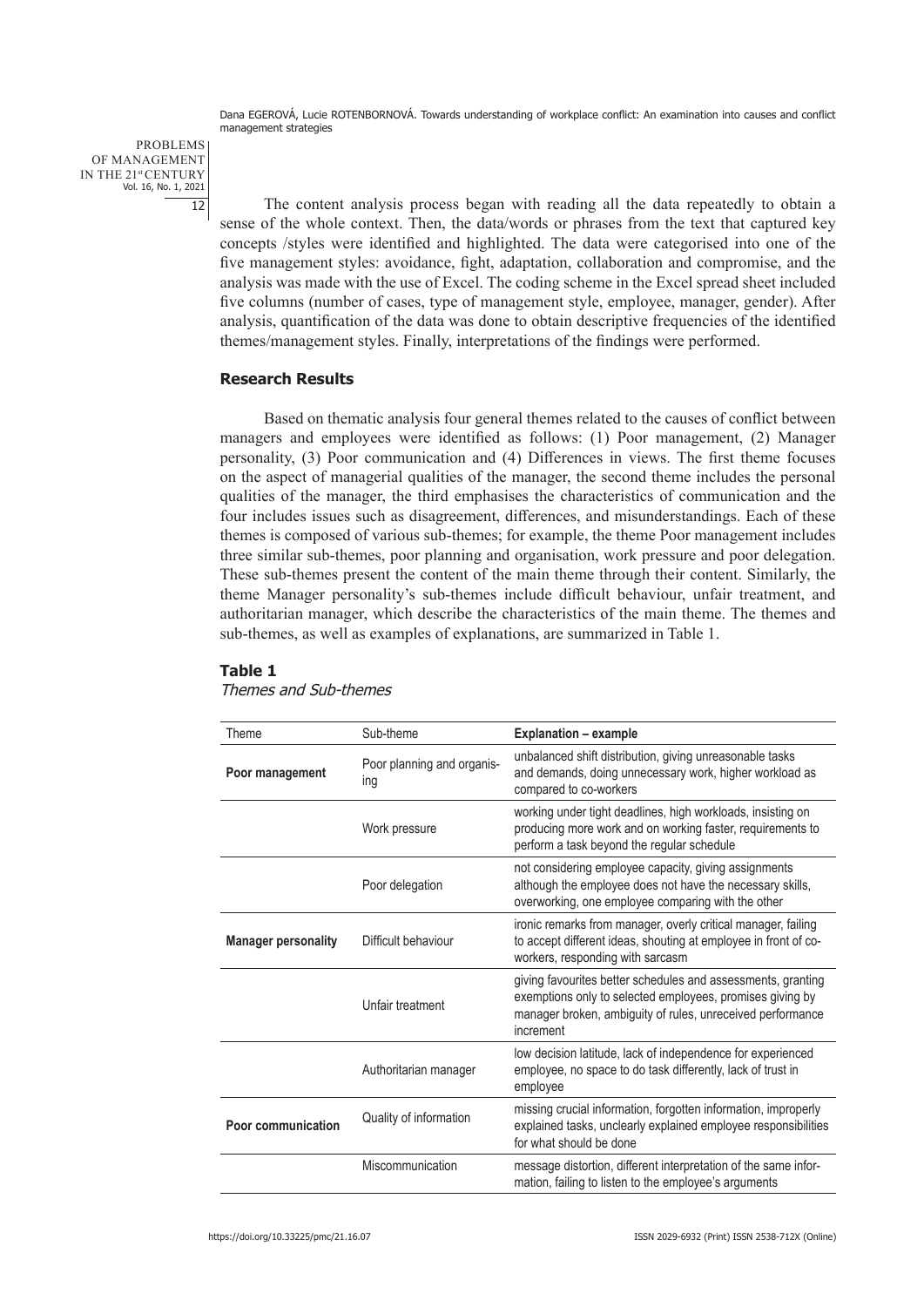> PROBLEMS OF MANAGEMENT IN THE 21st CENTURY Vol. 16, No. 1, 2021

|                                |                                  |                                                                                                                                                                                                                                                                                    | <b>VUI.</b> 1 |
|--------------------------------|----------------------------------|------------------------------------------------------------------------------------------------------------------------------------------------------------------------------------------------------------------------------------------------------------------------------------|---------------|
| Differences in view-<br>points | Disagreement about work/<br>task | different perspectives on the content of the task, disagree-<br>ment on how a job should be done, different opinions on how<br>to accomplish the task                                                                                                                              | 13            |
|                                | Different expectations           | differences between expectations of the manager and em-<br>ployee, misunderstanding about what the manager requires<br>of the employee, setting high expectations for employee's<br>work despite lack of experience, judging the employee against<br>unrealistic performance norms |               |

The findings of the content analysis (Table 2) reveal four approaches (fight, collaboration, avoidance and compromise) to conflict management are used by manager and the five approaches (fight, collaboration, avoidance, adaptation and compromise) by employees. The predominant conflict management style used by the managers is fight, which is used in 26 cases, whereas by employees only in 5 cases. There is a visible disproportion. Thus, we might assume that employees try to avoid confrontation with managers and managers are authoritative and are not open to discussion. The second most frequently used style of managing conflicts is collaboration. Collaboration is used in 9 cases by managers and in 15 cases by employees. As the most effective style the use of collaboration is a good signal. On the other hand, employees tend to use adaptation conflict management styles whereas managers do not use this style to handle conflicts with employees.

# **Table 2**

# Conflict Management Styles Manager vs Employee

|                                     | <b>Total</b>                      |                                   |                                   |                                        |  |
|-------------------------------------|-----------------------------------|-----------------------------------|-----------------------------------|----------------------------------------|--|
| <b>Conflict Management</b><br>style | Manager                           |                                   | Employee                          |                                        |  |
|                                     | Absolute number of<br>used styles | Relative number of<br>used styles | Absolute number of<br>used styles | Relative num-<br>ber of used<br>styles |  |
| Avoidance                           | 8                                 | 0.08                              | 12                                | 0.13                                   |  |
| Adaptation                          | 0                                 | 0.00                              | 11                                | 0.11                                   |  |
| Collaboration                       | 9                                 | 0.09                              | 15                                | 0.16                                   |  |
| Compromise                          | 4                                 | 0.04                              | 6                                 | 0.06                                   |  |
| Fight                               | 26                                | 0.27                              | 5                                 | 0.05                                   |  |

The findings of the content analysis (Table 3) show four common approaches used by both male and female managers to resolve conflicts with employees. These include the fight, collaboration, compromise, and avoidance conflict management styles. The findings also reveal that there are similarities as well as differences in the use of conflict management styles concerning gender. Neither male nor female managers differ in terms of using a dominating style of conflict management. However, it is found that male managers tend to use the collaboration conflict style on a more frequent basis than female managers. The other conflict management styles (avoidance, compromise) show no difference in usage by either of the genders.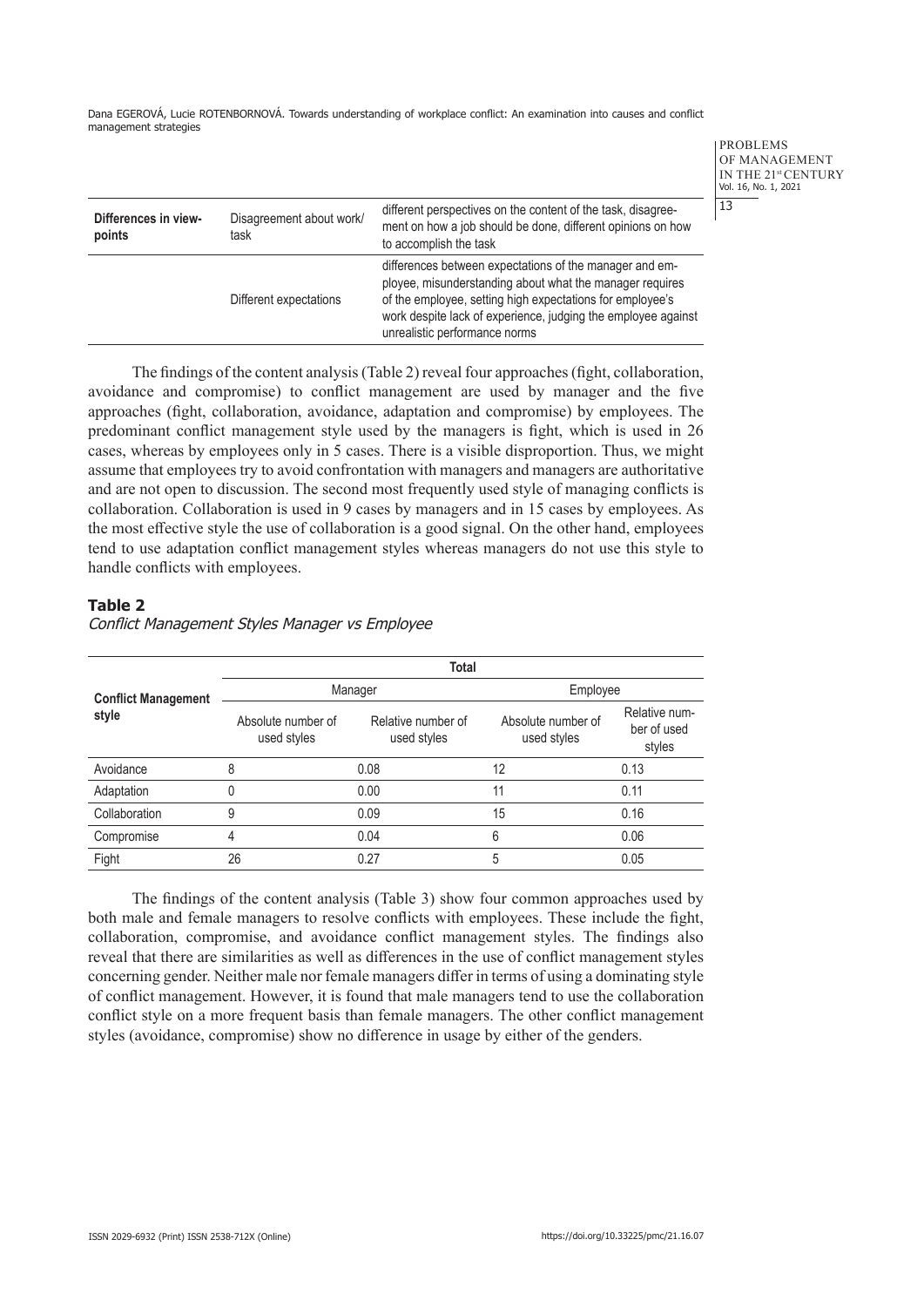PROBLEMS OF MANAGEMENT IN THE 21st CENTURY Vol. 16, No. 1, 2021 14

# **Table 3**

Conflict Management Styles Manager vs Gender

|                       | <b>Manager</b>                    |                                   |                                   |                                   |
|-----------------------|-----------------------------------|-----------------------------------|-----------------------------------|-----------------------------------|
| <b>Managing style</b> | Men                               |                                   | Women                             |                                   |
|                       | Absolute number of<br>used styles | Relative number of<br>used styles | Absolute number of<br>used styles | Relative number of<br>used styles |
| Avoidance             | 5                                 | 0.11                              | 3                                 | 0.06                              |
| Adaptation            | 0                                 | 0.00                              |                                   | 0.00                              |
| Collaboration         |                                   | 0.15                              |                                   | 0.04                              |
| Compromise            | っ                                 | 0.04                              | ኅ                                 | 0.04                              |
| Fight                 | 13                                | 0.28                              | 13                                | 0.28                              |

# **Discussion**

A thematic analysis was carried out to answer the first research question (RQ1). Four general themes related to the causes of conflict between managers and employees emerged from the thematic analysis. Theme one, Poor management, includes selected aspects of managerial qualities, theme two, Manager personality, includes the aspect of manager personality, theme three covers characteristics of communication and theme four, Differences in views, encompasses issues such as disagreement, differences, and misunderstandings. These themes were further broken down into 10 descriptive sub-themes. It is evident that many causes resulted from limited managerial skills like planning skills, organisational skills, time management skills and delegation skills, and interpersonal skills like communication skills. Therefore, it is assumed that organisations should design and implement training for managers to develop and improve the appropriate managerial and interpersonal skills.

A content analysis was carried out to answer RQ2 an RQ3. The analysis indicates that managers prefer to use the fight conflict management style, while employees prefer the collaboration and avoidance conflict management styles. These findings are in line with the study by Slabbert (2019) who found that managers prefer styles based on authority. Some other studies (Mohammed et al. 2008; Gilin Oore et al., 2015) also confirmed that high power individuals differ from low power individuals in handling interpersonal conflict. Furthermore, similarities as well differences were found in the use of conflict management styles as regards gender. There was no gender difference in using dominating conflict management style among managers. However, male managers made greater use of collaboration conflict management style than female managers. These findings are in contrast to those of the previous study by Brewer et al. (2002) who found that female managers preferred to use an integrating conflict management style, not dominating. Also, Rahim and Katz (2019) argue that the use of the conflict management styles has occurred differently by gender. Thus, one possible explanation for our findings may lie in the cultural specifics of the Czech Republic and gender inequality in managerial positions in Czech organisations. Moreover, stereotyping views against women in managerial positions may also be possible factor.

# **Limitations of the Study**

As with all research studies, this study has some limitations. First of all, the study findings are limited in terms of generalization. This study investigated the causes of conflict and conflict management styles in the context of organisations in the Czech Republic. It is recommended that future research examine such issues in other cultures for generalizability. Moreover, for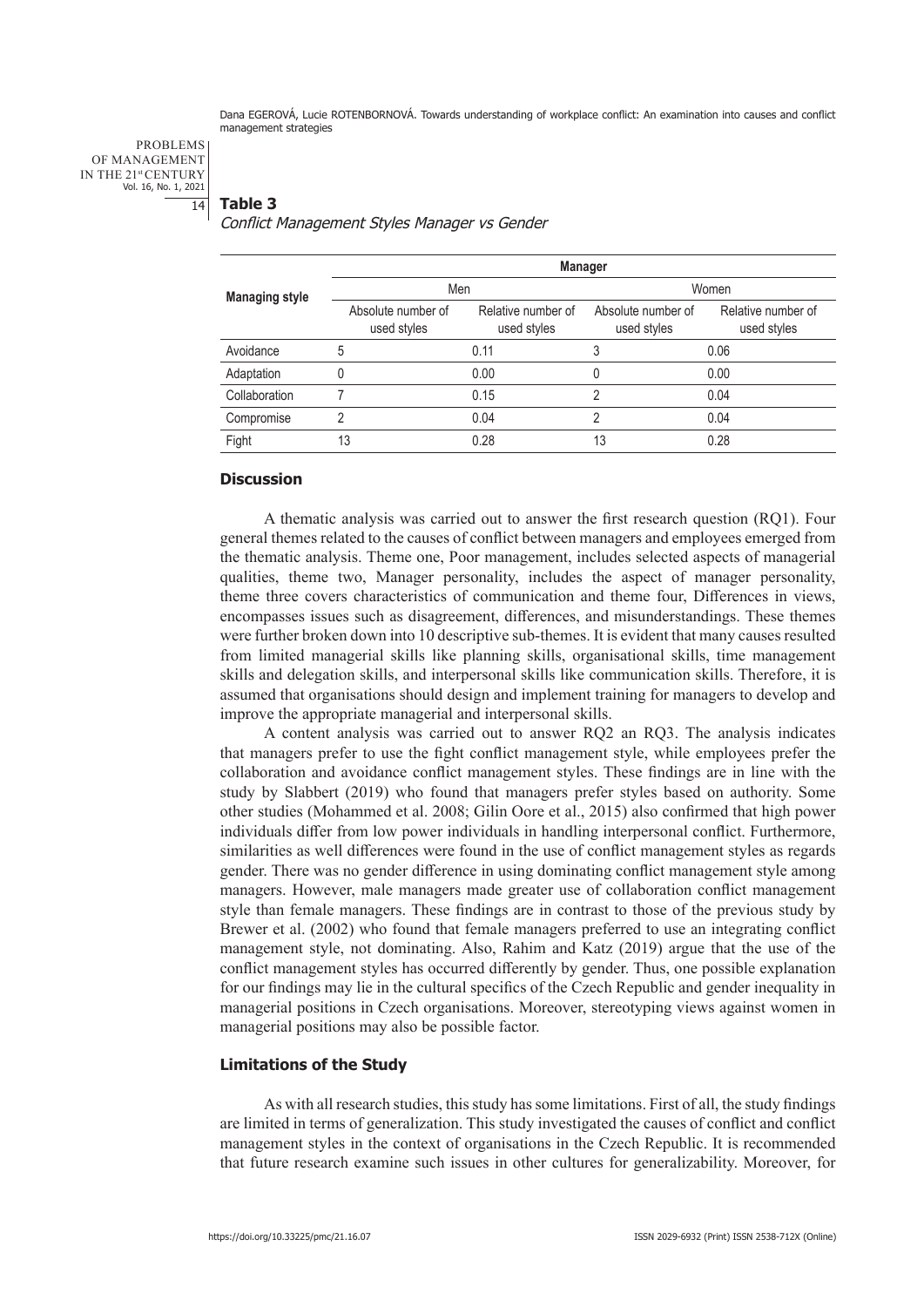> **PROBLEMS** OF MANAGEMENT IN THE 21st CENTURY Vol. 16, No. 1, 2021  $15$

a deeper understanding of causes and conflict management styles, it is advisable to use both qualitative and quantitative data collection methods.

# **Conclusions**

The purpose of this study was to investigate the major causes for the occurrence of conflict between managers and employees and the styles used to handle this type of conflict. This study contributes to the existing literature and practice by providing new empirical evidence on workplace conflict. More particularly, the study extends current understanding of how national context and gender influence conflict management style.

Possible practical implication of the study is to guide organisations to better understand how do managers handle the conflict with employees and what are the main causes of the workplace conflict. There are also practical implications for understanding the roles that gender has on conflict management style. These understandings may help organisations to design training programmes for managers to deliver such skills, competencies and strategies which enable them to be able to effectively manage conflicts with employees.

# **References**

- Avgar, A. (2020). Integrating conflict A proposed framework for the interdisciplinary study of workplace conflict and its management*. ILR Review*, *73*(2), 281-311. 10.1177/0019793919885819
- Barki, H., & Hartwick, J. (2001). Interpersonal conflict and its management in information system development. *MIS Quarterly, 25*(2), 195-228.
- Caputo, A., Ayoko, O. B., & Amoo, A. (2018). The moderating role of cultural intelligence in the relationship between cultural orientations and conflict management styles. *Journal of Business Research, 89*, 10-20. https://doi.org/10.1016/j.jbusres.2018.03.042
- Barrett, L., Glick, S., & Clevenger, C. (2011). The process for adopting an energy efficiency code in existing homes: A case study of boulder, Colorado's SmartRegs program. *The Journal of Sustainable Real Estate*, *3*(1), 192-210. https://doi.org/10.1080/10835547.2011.12091819
- Blake, R., & Mouton, J. (1964). *The managerial grid: The key to leadership excellence*. Gulf Publishing Company.
- Bordean, O. N., Rácz, D. S., Ceptureanu S. I., Ceptureanu, E. G., & Pop, Z. C. (2020). Gender diversity and the choice of conflict management styles in small and medium-sized enterprises. *Sustainability Journal*, *12*(17), Article 7136. https://doi.org/10.3390/su12177136
- Braun, V., & Clarke, V. (2006). Using thematic analysis in psychology. *Qualitative Research in Psychology*, *3*(2), 77-101. https://doi.org/10.1191/1478088706qp063oa
- Brewer, N., Mitchell, P., & Weber, N. (2002). Gender role, organizational status and conflict management styles. *International Journal of Conflict Management*, *13*(1), 78-94. https://doi.org/10.1108/ eb022868
- Capozzoli, T. K. (1995). Resolving conflict within teams. *Journal for Quality and Participation*, *18*(7), 28- 31. search.proquest.com/scholarly-journals/resolving-conflict-within-teams/docview/219150303/ se-2?accountid=14965
- Chan, J. C. Y., Sit, E. N. M., & Lau, W. M. (2014). Conflict management styles, emotional intelligence and implicit theories of personality of nursing students: A cross-sectional study. *Nurse Education Today*, *34*(6), 934-939. https://doi.org/10.1016/j.nedt.2013.10.012
- Chan, K. W., Huang, X., & Ng, P. M. (2008). Managers' conflict management styles and employee attitudinal outcomes: The mediating role of trust. *Asia Pacific Journal of Management, 25*(2), 277–295. https://doi.org/10.1007/s10490-007-9037-4
- Cheng, B. H., & McCarthy, J. M. (2013). Managing work, family, and school roles: Disengagement strategies can help and hinder. *Journal of Occupational Health Psychology*, *18*(3), 241-251. https:// psycnet.apa.org/doi/10.1037/a0032507
- Choi, Y. (2013). The influence of conflict management culture on job satisfaction. *Social Behavior and Personality*, *41*(4), 687-692. https://doi.org/10.2224/sbp.2013.41.4.687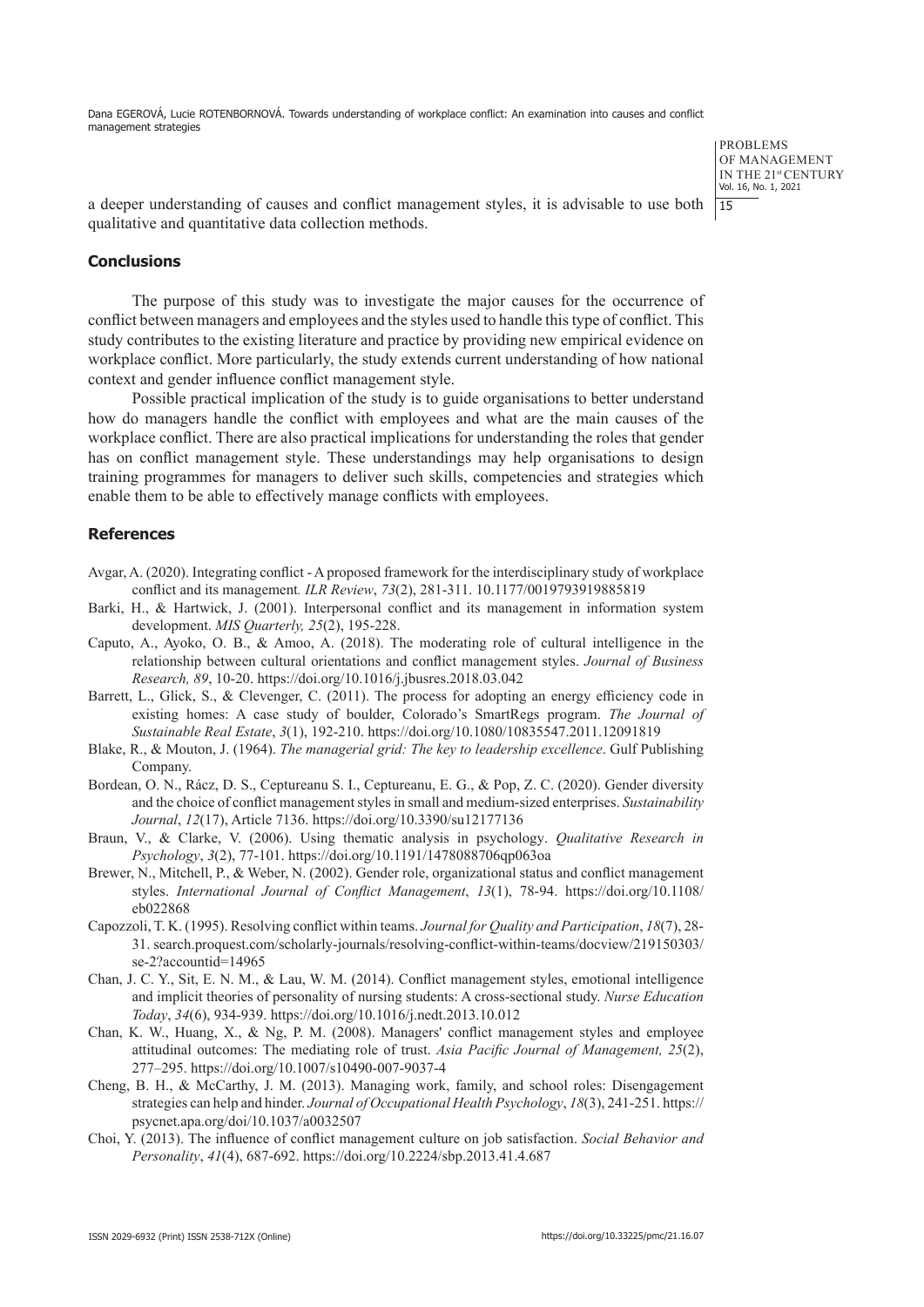PROBLEMS OF MANAGEMENT IN THE 21st CENTURY Vol. 16, No. 1, 2021 16

- Cavanagh, S. (1997). Content analysis: concepts, methods and applications. *Nurse Researcher*, *4*(3), 5-16. https://doi.org/10.7748/nr.4.3.5.s2
- Danielsson, Ch. B., Bodin, L., Wulff, C., & Theorell, T. (2015). The relation between office type and workplace conflict: A gender and noise perspective. *Journal of Environmental Psychology, 42*, 161-171. https://doi.org/10.1016/j.jenvp.2015.04.004
- De Dreu, C. K. W. (2011). Conflict at work: Basic principles and applied issues. *APA handbook of industrial and organizational psychology, 3*, 461-493. https://hdl.handle.net/11245/1.333436
- De Raeve, L., Jansen N. W, Van den Brandt, P. A., Vasse R. M, & Kant, I. (2008). Risk factors for interpersonal conflicts at work. *Scandinavian Journal of Work, Environment & Health*, *34*(2), 96- 106. https://doi.org/10.5271/sjweh.1223
- Doucet, O., Poitras, J., & Chenevert, D. (2009). The impacts of leadership on workplace conflicts. *International Journal of Conflict Management*, *20*(4), 340–354. https://doi. org/10.1108/10444060910991057
- Gadegaard, Ch. A., Hogh, A., & Andersen, L. P. (2019). A longitudinal study of the possible escalation of aggressive behaviors – from bullying and conflicts to workplace violence. Is emotional exhaustion a mediator? *Work*, *64*(2), 371-383. https://doi.org/10.3233/WOR-192998
- Gilin Oore, D., Leiter, M. P., & LeBlanc, D. E. (2015). Individual and organizational factors promoting successful responses to workplace conflict. *Canadian Psychology/Psychologie canadienne, 56*(3), 301–310. https://doi.org/10.1037/cap0000032
- Gostin, C., Negoită O., & Purcărea, A. A. (2012). Sources of conflict in industrial enterprises in Romania and ways to improve the situation. *Review of International Comparative Management*, *13*(4), 587-596.
- Hsieh, H. F., & Shannon, S. E. (2005). Three approaches to qualitative content analysis. *Qualitative Health Research*, *15*(9), 1277-1288. https://doi.org/10.1177/1049732305276687
- Jehn, K. A. (1997). A qualitative analysis of conflict types and dimensions of organizational groups. *Administrative Science Quarterly*, *42*, 530–557. https://doi.org/10.2307/2393737
- Kay, A. A., & Skarlicki, D. P. (2020). Cultivating a conflict-positive workplace. How mindfulness facilitates constructive conflict management. *Organizational Behavior and Human Decision Processes*, *159*, 8-20. https://doi.org/10.1016/j.obhdp.2020.02.005
- Khan, K., Hussainy, S. K., & Iqbal, Y. (2016). Causes, effects, and remedies in conflict management. *The South East Asian Journal of Management*, *10*(2), 152-172. https://doi.org/10.21002/seam. v10i2.7733
- Kim, T. Y., Wang, C., Kondo, M., & Kim, T. H. (2007). Conflict management styles: The differences among the Chinese, Japanese, and Koreans. *International Journal of Conflict Management, 18*(1), 23-41. https://doi.org/10.1108/10444060710759309
- Lee, D., Huh, Y., & Reigeluth, C. M. (2015). Collaboration, intragroup conflict, and social skills in projectbased learning. *Instructional Science*, *43*(5), 561-590. https://doi.org/10.1007/s11251-015-9348-7
- Lu, L., Zhou, F., & Leung, K. (2011). Effects of task and relationship conflicts on individual work behaviors. *International Journal of Conflict Management*, *22*(2), 131-150. https://doi. org/10.1108/10444061111126675
- Madalina, O. (2016). Conflict Management, a new challenge. *Procedia Economics and Finance*, *39*, 807- 814. https://doi.org/10.1016/S2212-5671(16)30255-6
- Maguire, M., & Delahunt, B. (2017). Doing a thematic analysis: A practical, step-by-step guide for learning and teaching scholars. *AISHE-J: The All Ireland Journal of Teaching and Learning in Higher Education*, *9*(3), 3351-33514. ojs.aishe.org/index.php/aishe-j/article/view/335
- Mohammed, U., White, G. R. T., & Prabhakar, G. P. (2008). Culture and conflict management style of international project managers. *International Journal of Business and Management*, *3*(5), 3–11.
- Moore, C. (1986). *The Meditation Process: Practical Strategies for Resolving Conflicts.* Josssey-Bass.
- Omisore, B. O., & Abiodun, M. R. (2014). Organizational Conflicts: Causes, Effects and Remedies. *International Journal of Academic Research in Economics and Management Sciences*, *3*(6), 118- 137. https://doi.org/10.6007/IJAREMS/v3-i6/1351
- Patton, Ch. M. (2018). Changes: A Conflict Management Model for Organizational Redesign Efforts. *Journal of Conflict Management*, *6*(1), 26-40. academia.edu/download/57188282/v6n1\_Patton. pdf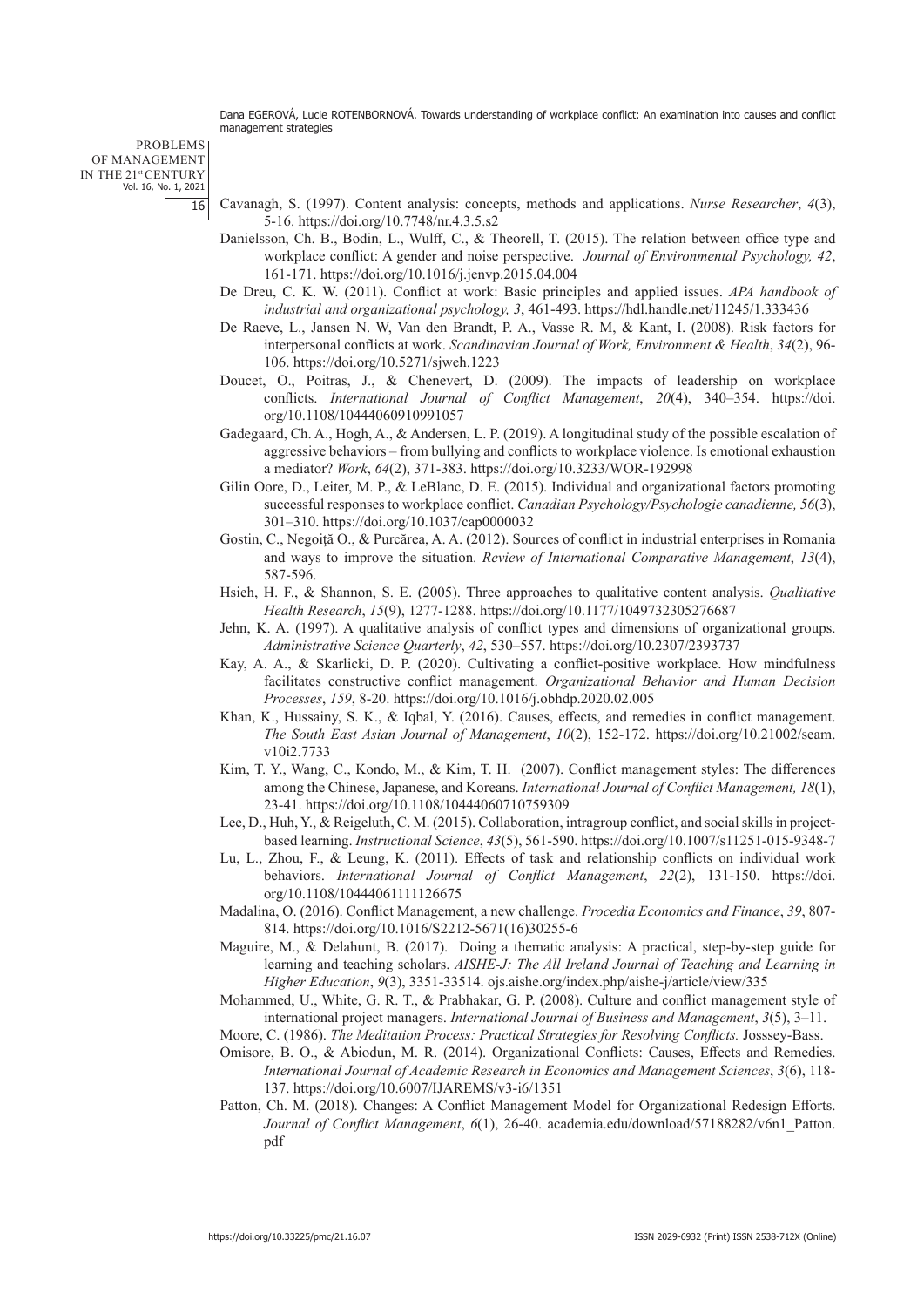> PROBLEMS OF MANAGEMENT IN THE 21st CENTURY Vol. 16, No. 1, 2021  $17$

- Pelled, L. H., Eisenhardt, K. M., & Xin, K. R. (1999). Exploring the black box: An analysis of work group diversity, conflict, and performance. *Administrative Science Quarterly*, *44*(1), 1-28. https://doi. org/10.2307/2667029
- Rahim, M. A. (1985). A strategy for managing conflict in complex organizations. *Asian Pacific Journal of Management*, *38*(1), 81-89. https://doi.org/10.1177/001872678503800105
- Rahim, M. A. (2002). Toward a theory of managing organizational conflict. *International Journal of Conflict Management*, *13*(3), 206-235. https://doi.org/10.2139/ssrn.437684
- Rahim, M. A., & Bonoma, T. V. (1979). Managing organizational conflict: A model for diagnosis and intervention. *Psychological Reports, 44*(3), 1323-1344. https://doi.org/10.2466/ pr0.1979.44.3c.1323
- Rahim, M. A., Magner, N. R., & Shapiro, D. L. (2000). Do fairness perceptions influence styles of handling conflict with supervisors: What fairness perceptions, precisely? *International Journal of Conflict Management*, *11*, 9-31. https://doi.org/10.1108/eb022833
- Rahim, M. A., & Katz, J. P. (2019). Forty years of conflict: the effects of gender and generation on conflictmanagement strategies. *International Journal of Conflict Management*, *31*(1), 1-16. https://doi. org/10.1108/IJCMA-03-2019-0045
- Riaz, M. K., & Junaid, F. A. (2012). Types, sources, costs & consequences of workplace conflict. *Asian Journal of Management Research*, *2*(1), 600-611. ssrn.com/abstract=2004302
- Slabbert, A. D. (2004). Conflict management styles in traditional organisations. *The Social Science Journal*, *41*(1), 83-92. https://doi.org/10.1016/j.soscij.2003.10.007
- Tabassi, A. A., Bryde, D. J., Abdullah, A., & Argyropoulou, M. (2017). Conflict management style of team leaders in multi-cultural work environment in the construction industry. *Procedia Computer Science*, *121*, 41-46. https://doi.org/10.1016/j.procs.2017.11.007
- Tay, A. (2011). Managing generational diversity at the workplace: Expectations and perceptions of different generations of employees. *African Journal of Business Management*, *5*(2), 249-255. https://doi.org/10.5897/AJBM10.335
- Tjosvold, D. (2008). The conflict-positive organization: It depends upon us. *Journal of Organizational Behavior, 29*, 19-28. https://doi.org/10.1002/job.473
- Thomas, K. W. (1976). Conflict and conflict management. In: Dunnette, M. D. (Ed.), *Handbook of industrial & organizational psychology* (pp. 889-935)*.* Rand McNally.
- Van der Zee, K. I., & Hofhuis, J. (2018). Conflict management styles across cultures. In Y. Y. Kim (Ed.), *The international encyclopaedia of intercultural communication*. John Wiley & Sons.
- Van Tonder, C., Havenga, W., & Visagie, J. (2008). The causes of conflict in public and private sector organizations in South Africa. *Managing Global Transitions: International Research Journal, 6*(4), 373-401. https://ideas.repec.org/a/mgt/youmgt/v6y2008i4p373-401.html
- Wright, R. R., Nixon, A. E., Peterson, Z. B., Thompson, S. V., Olson, R., Martin, S., & Marrott, D. (2017). The workplace interpersonal conflict scale: An alternative in conflict assessment. *Psi Chi Journal of Psychological Research*, *22*, 163-180. https://doi.org/10.24839/2325-7342.JN22.3.163
- Zia, Y. A., & Syed, P. H. (2013). An exploratory study into the causes of conflict and the effect of conflict management style on outcome in a competitive workplace. *Journal of Managerial Sciences*, *7*(2), 299-314. https://www.qurtuba.edu.pk/jms/default\_files/JMS/7\_2/JMS\_July\_ December2013\_299-315.pdf